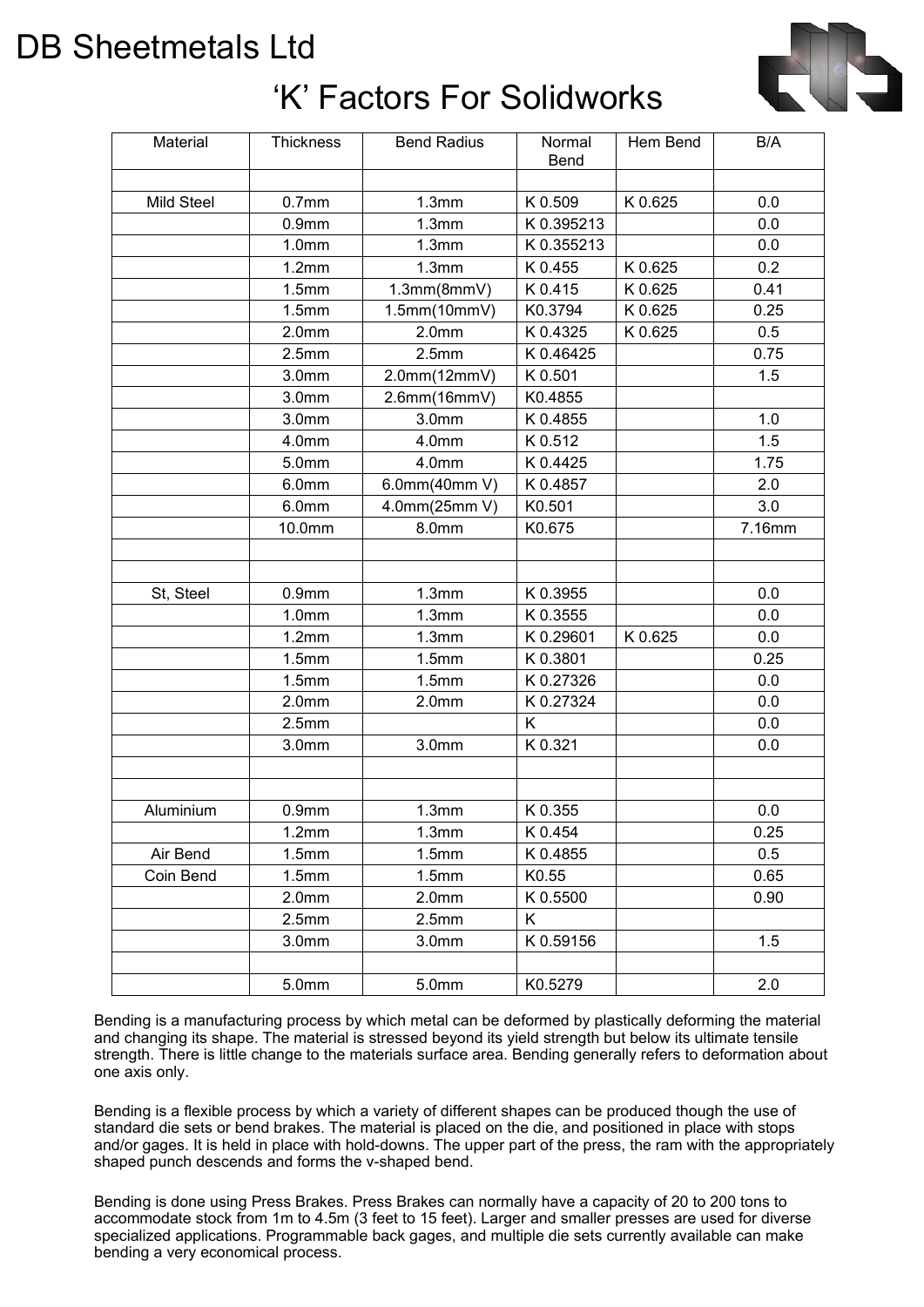## **BEND ALLOWANCES**

When sheet metal is bent, the inside surface of the bend is compressed and the outer surface of the bend is stretched. Somewhere within the thickness of the metal lies its Neutral Axis, which is a line in the metal that is neither compressed nor stretched.

What this means in practical terms is that if we want a work piece with a 90 degree bend in which one leg measures A, and the other measures B, then the total length of the flat piece is NOT  $A + B$  as one might first assume. To work out what the length of the flat piece of metal needs to be, we need to calculate the *Bend Allowance* or *Bend Deduction* that tells us how much we need to add or subtract to our leg lengths to get exactly what we want.



The location of the neutral line varies depending on the material itself, the radius of the bend, the ambient temperature, direction of material grain, and the method by which it is being bent, etc. The location of this line is often referred to as the *K factor*.

K-factor is a ratio that represents the location of the neutral sheet with respect to the thickness of the sheet metal part.



The only truly effective way of working out the correct bend allowance is to reverse engineer it by taking a measured strip of material, bending it, and then measuring it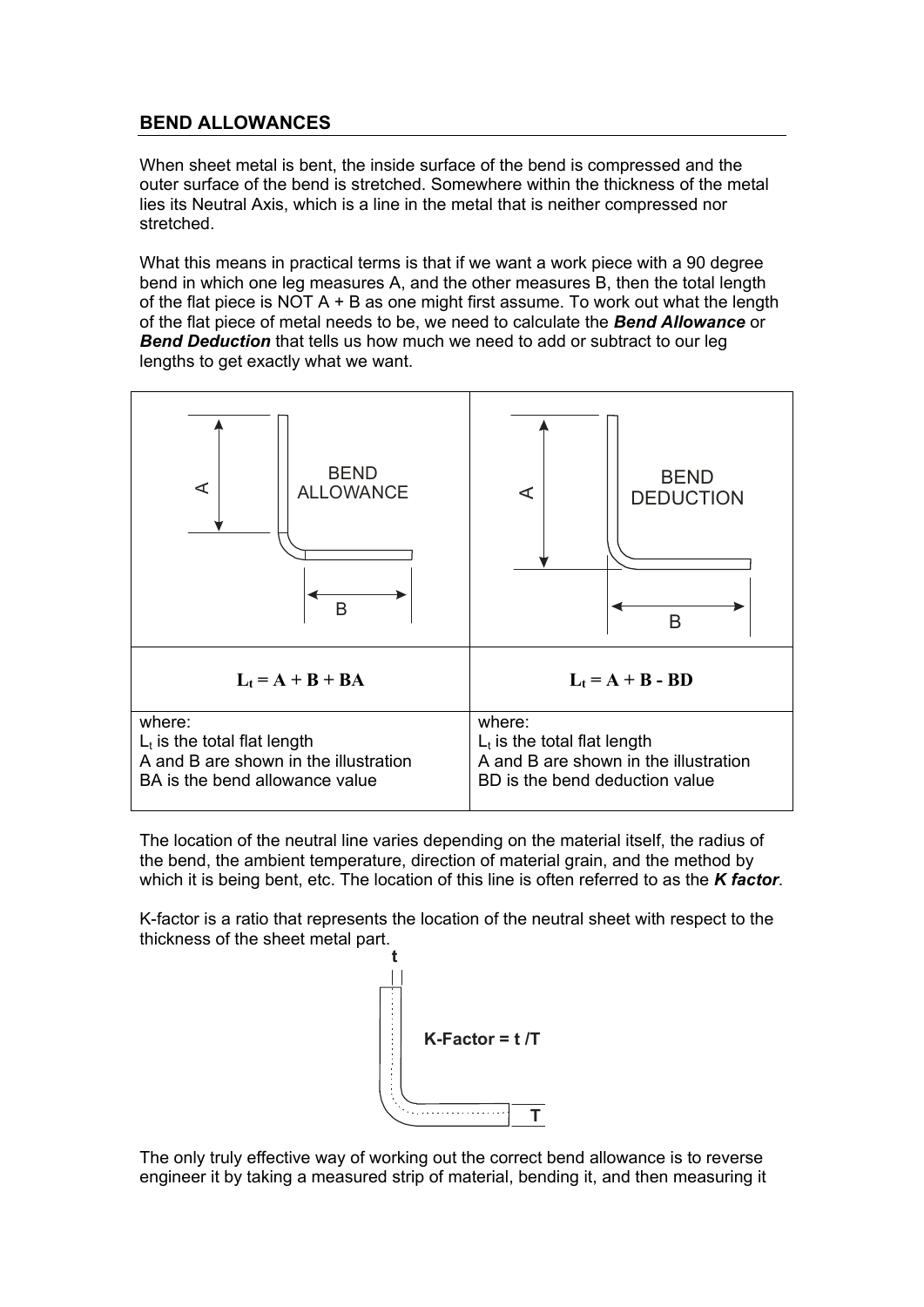to calculate the bend allowance. These bend allowance can be measured for many materials and scenarios and then tabulated so that the table can be used by CAD programs to produce accurate sheet-metal work.

Many CAD programs, however, also work out bend allowances automatically by using K-factor calculations.

(Or Y-factor in the case of Pro-E where Y-factor = K-factor  $* \Box / 2$ ).

Bend allowances are calculated using a K-factor as follows:



### This works extremely well and is pretty straight forward, *providing we know the correct K-factor to use.*

Once again, the most accurate way of finding the correct K-factor to use in your CAD program is by using the reverse engineering method described above, and calculating the K-factor to use as described in the following section: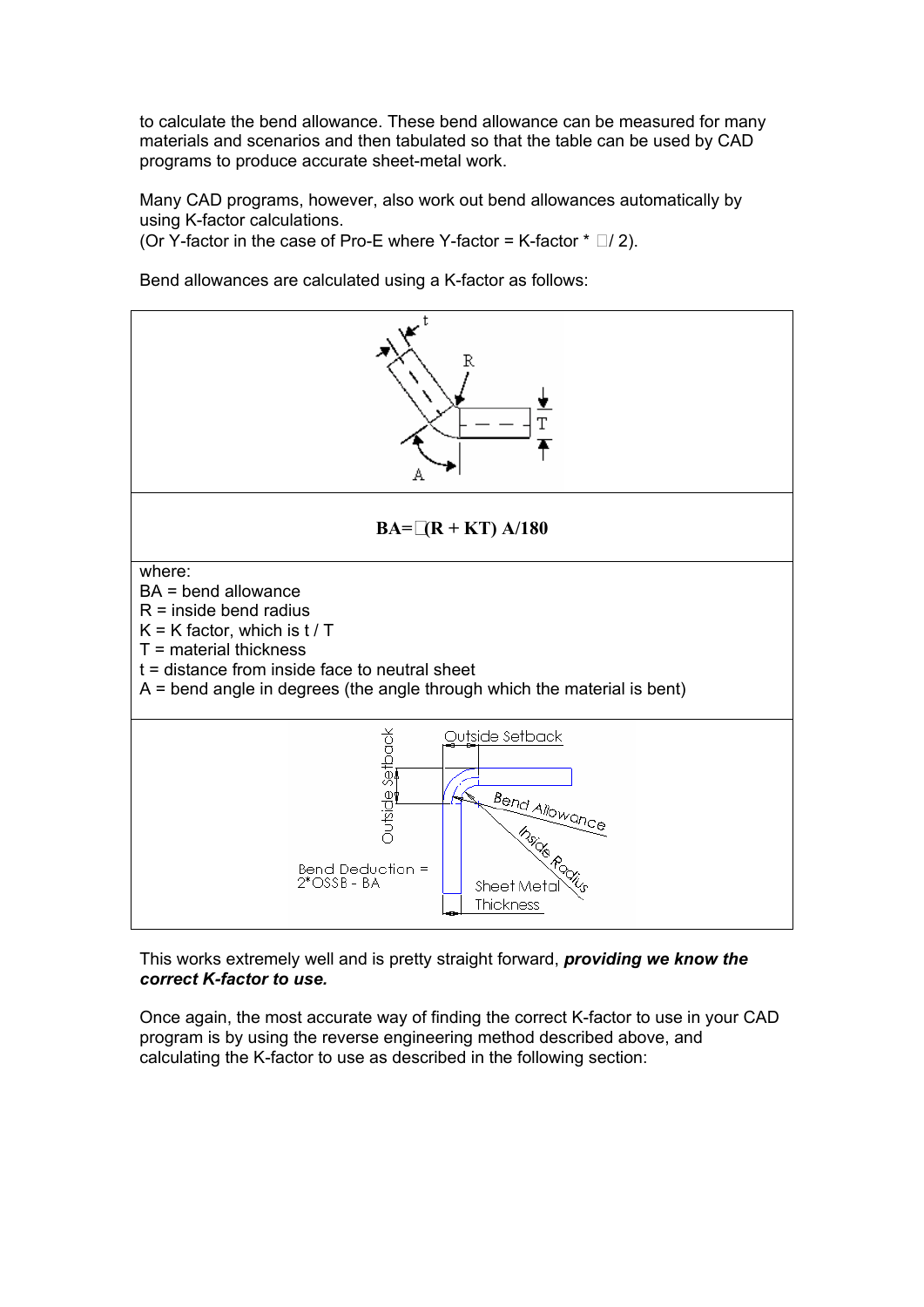## **REVERSE ENGINEERING THE K-FACTOR**

First, cut a strip of material and measure its length and thickness as accurately as possible. The width of the strip is not that critical but generally somewhere around 100mm (4 inches) or so usually does the trick.

Then, bend the strip to 90 degrees, and measure its Length X and Length Y as shown in the diagram below.

*Note that it is very important to bend the sample piece in exactly the same manner as you plan to bend your real pieces, so that whatever you measure now becomes reproducible later.*



The bend radius can be extremely difficult to measure accurately but, in this case, is not critical (within reasonable limits, of course!). The reason it is not critical is that what we are interested in is a number to use in our CAD program that, with the bend radius used in our CAD program, will produce the results you are measuring in real life.

In other words the K-factor you calculate now will take into account any small inaccuracies in the bend radius measurement and compensate for it. If, for example, we are using a Bend radius of 0.5 in our CAD program, it does not matter if our real tooling radius is actually 0.4, as the K-factor, which was worked out from our real tooling, corrects for this. The only implication of this is that we may occasionally get a K-factor that seems odd (higher than 0.5, for example) if our real radius is very different from our CAD program radius. Remember though that most CAD programs such as Solidworks only accept K-factor values from 0 to 1, so if the calculated Kfactor is outside these limits, then you may need to double-check your numbers.

The correct K-factor to use in your CAD program can now be calculated as follows:

BendDeduction = Length  $X +$  Length Y - Total Flat Length OutSideSetBback =  $(Tan(BendAngle / 2))$  \* (thickness + BendRadius) BendAllowance =  $(2 * OutSideSetBlock)$  BendDeduction K-Factor = (-BendRadius + (BendAllowance /  $(\Box^*$  BendAngle / 180))) / thickness

Using this method will produce the most acceptable results other than by using a bend table.

There are however also some general rules of thumb that can be used for K-factors that will generally give results that are within acceptable tolerances for non-precision sheet metal work. Some of these sample K-factors are given in the methods of bending section below.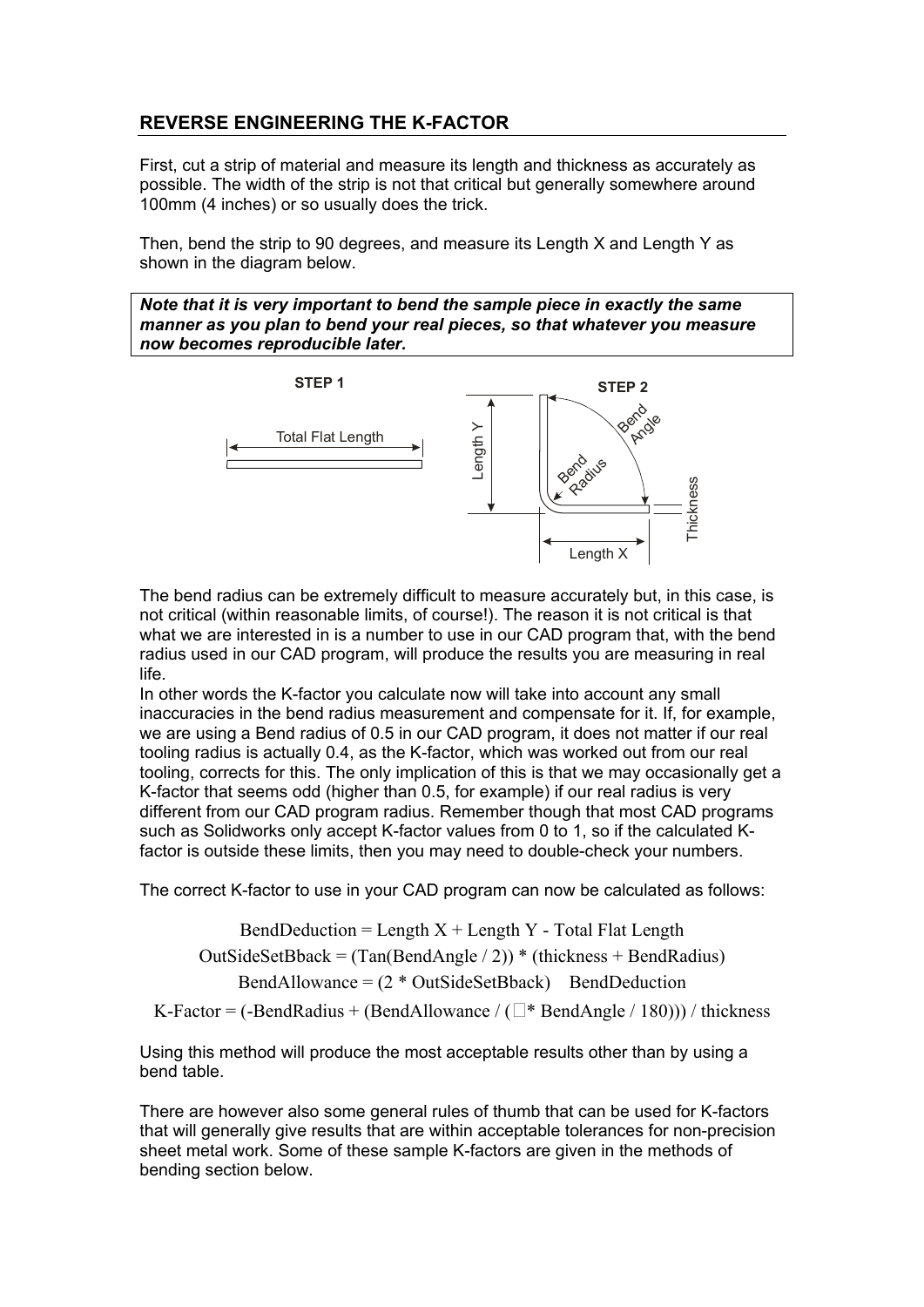## **PRINCIPLE TYPES OF BENDING**

## **AIR BENDING**

*Air Bending* is a bending process in which the punch touches the work piece and the work piece does not bottom in the lower cavity. As the punch is released, the work piece springs back a little and ends up with less bend than that on the punch (greater included angle). This is called spring-back.

The amount of spring back depends on the material, thickness, grain and temper. The spring back will usually range from 5 to 10 degrees. The same angle is usually used in both the punch and the die to minimize set-up time. The inner radius of the bend is the same as the radius on the punch.

In air bending, there is no need to change any equipment or dies to obtain different bending angles because the bend angles are determined by the punch stroke. The forces required to form the parts are relatively small, but accurate control of the punch stroke is necessary to obtain the desired bend angle.



K-Factor Rule of thumb for Air Bending

| Radius                                                | Soft-material | Medium Material | <b>Hard Material</b> |
|-------------------------------------------------------|---------------|-----------------|----------------------|
| ∣ 0 to thickness_                                     | 0.33          | 0.38            | 0.4                  |
| Thickness to 3 x thickness                            | 0.4           | 0.43            | 0.45                 |
| Greater than $3 \times$ thickness $\vert 0.5 \rangle$ |               | 0.5             | 0.5                  |

## **BOTTOMING**

*Bottoming* is a bending process where the punch and the work piece bottom on the die. This makes for a controlled angle with very little spring back. The tonnage required on this type of press is more than in air bending. The inner radius of the work piece should be a minimum of 1 material thickness.

In bottom bending, spring-back is reduced by setting the final position of the punch such that the clearance between the punch and die surface is less than the blank thickness. As a result, the material yields slightly and reduces the spring-back. Bottom bending requires considerably more force (about 50%~60% more) than air bending.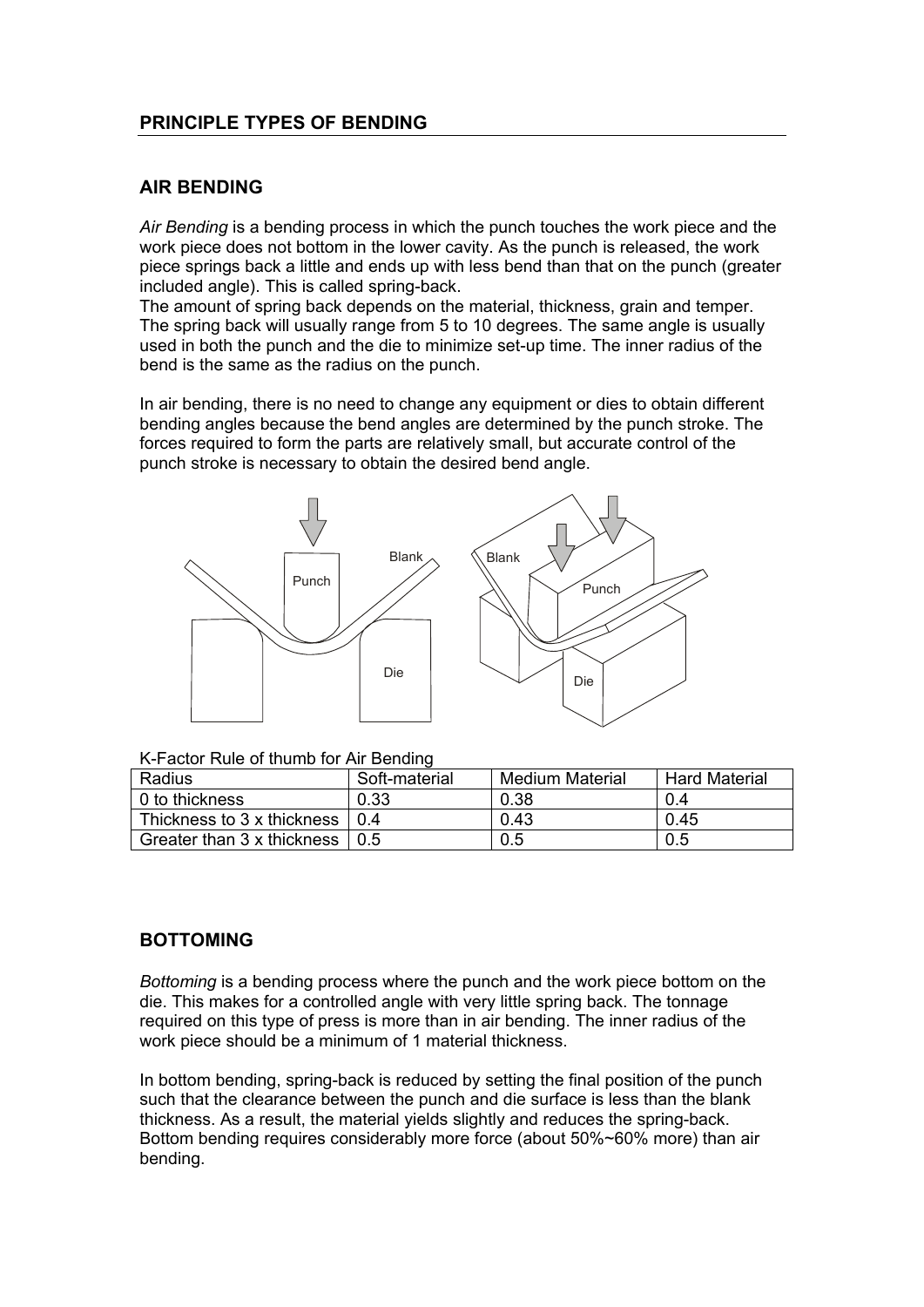

#### K-Factor Rule of thumb for Bottoming

| Radius                     | Soft-material | <b>Medium Material</b> | <b>Hard Material</b> |
|----------------------------|---------------|------------------------|----------------------|
| ∣ 0 to thickness_          | 0.42          | 0.44                   | 0.46                 |
| Thickness to 3 x thickness | በ 46          | 0.47                   | 0.48                 |
| Greater than 3 x thickness | 0.5           | 0.5                    | 0.5                  |

## **COINING**

Coining is a bending process in which the punch and the work piece bottom on the die and compressive stress is applied to the bending region to increase the amount of plastic deformation. This reduces the amount of spring-back. The inner radius of the work piece should be up to 0.75 of the material thickness.



| K-Factor Rule of thumb for Coining |  |
|------------------------------------|--|
|------------------------------------|--|

| Radius                     | Soft-material | <b>Medium Material</b> | <b>Hard Material</b> |
|----------------------------|---------------|------------------------|----------------------|
| ∣ 0 to thickness_          | 0.38          | 0.41                   | 0.44                 |
| Thickness to 3 x thickness | 0.44          | 0.46                   | 0.47                 |
| Greater than 3 x thickness |               | 0.5                    | 0.5                  |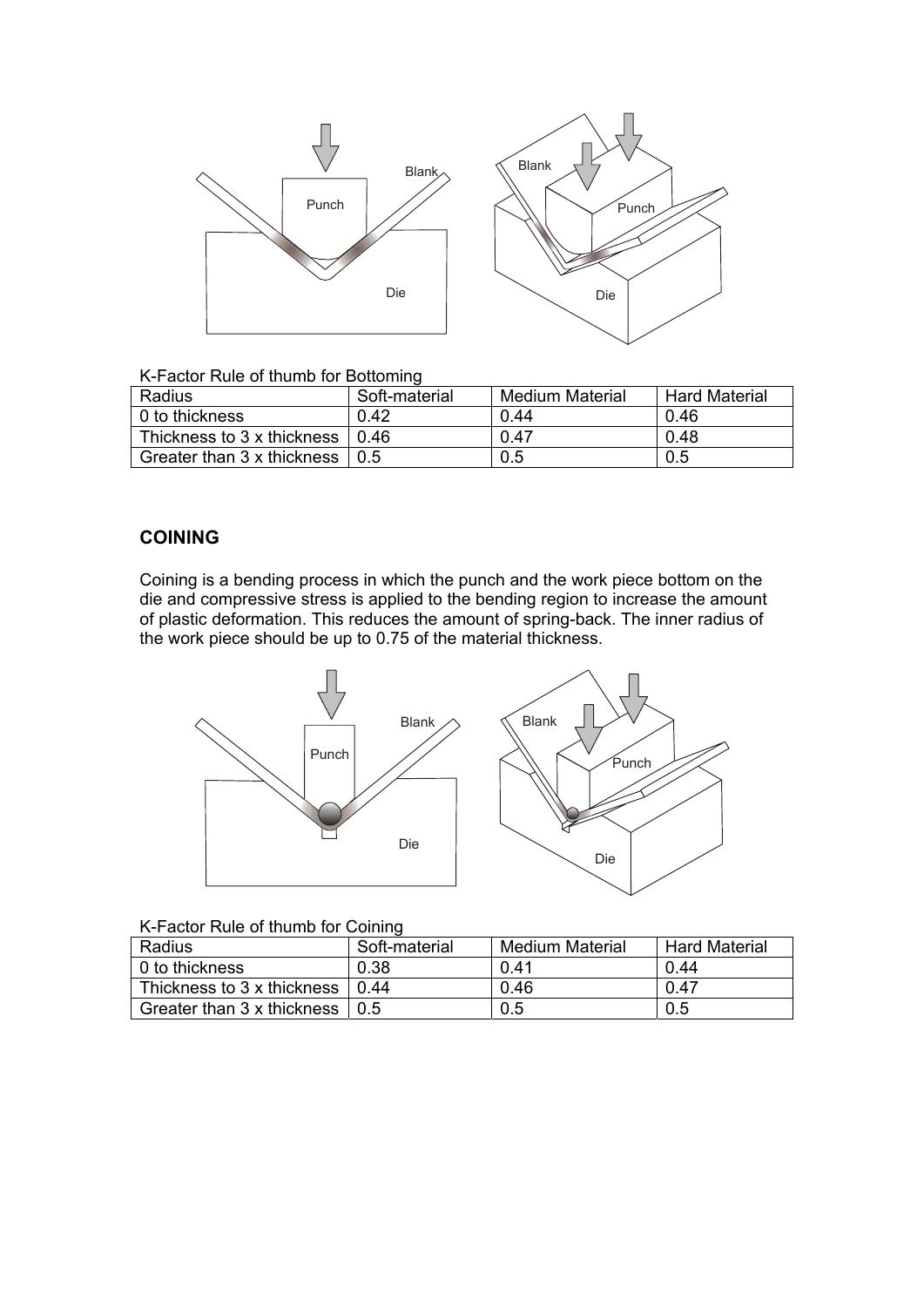### **TIPS AND TRICKS**

General bending guidelines are as follows:

 The bend radius should, if possible, be kept the same for all radiuses in the part to minimize set up changes.

 For most materials, the ideal minimum inner radius should be at least 1 material thickness.

 As a general rule, bending perpendicular to the rolling direction is easier than bending parallel to the rolling direction. Bending parallel to the rolling direction can often lead to fracture in hard materials. Thus bending parallel to the rolling direction is not recommended for cold rolled steel > Rb 70. And no bending is acceptable for cold rolled steel > Rb 85. Hot rolled steel can however be bent parallel to the rolling direction.

 The minimum flange width should be at least 4 times the stock thickness plus the bending radius. Violating this rule could cause distortions in the part or damage to tooling or operator due to slippage.



Min Flange Width =  $4 \times$  Thickness + Bend radius

 Slots or holes too close to the bend can cause distortion of these holes. Holes or slots should be located a minimum of 3 stock thickness plus the bend radius. If it is necessary to have holes closer, then the hole or slot should de extended beyond the bend line.



 $D = 3 \times$  Thickness + Bend radius

 Dimensioning of the part should take into account the stack up of dimensions that can happen and mounting holes that can be made oblong should be. Parts should be inspected in a restrained position, so that the natural flexure of the parts does not affect measurements. Similarly inside dimensions in an inside bend should be measured close to the bend.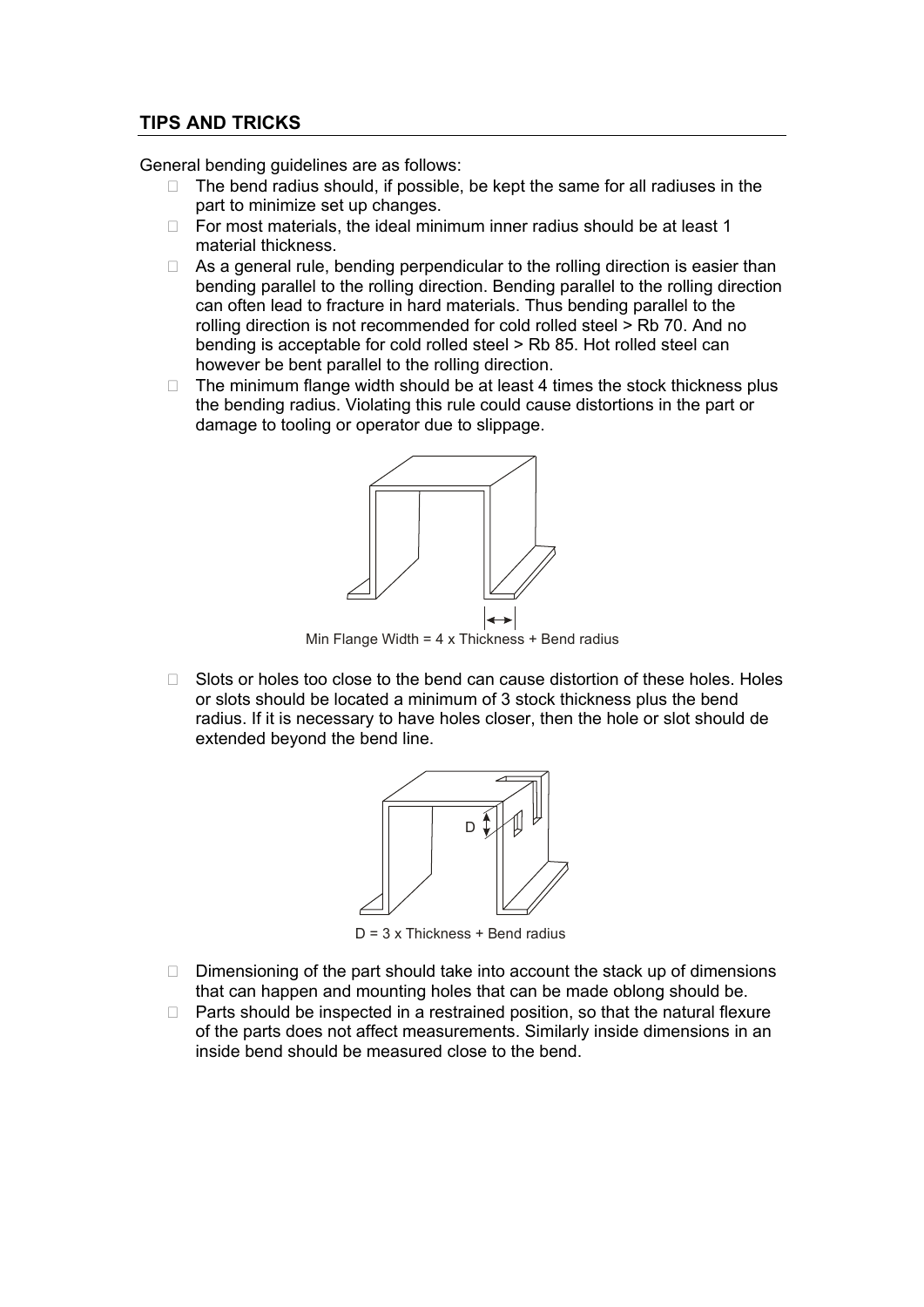## **OTHER COMMON TYPES OF BENDING**

#### **V Bending**

In V-bending, the clearance between punch and die is constant (equal to the thickness of sheet blank). It is used widely. The thickness of the sheet ranges from approximately 0.5 mm to 25 mm.



### **U DIE BENDING**

U-die bending is performed when two parallel bending axes are produced in the same operation. A backing pad is used to force the sheet contacting with the punch bottom. It requires about 30% of the bending force for the pad to press the sheet contacting the punch.



### **WIPING DIE BENDING**

Wiping die bending is also known as flanging. One edge of the sheet is bent to 90 while the other end is restrained by the material itself and by the force of blank-holder and pad. The flange length can be easily changed and the bend angle can be controlled by the stroke position of the punch.